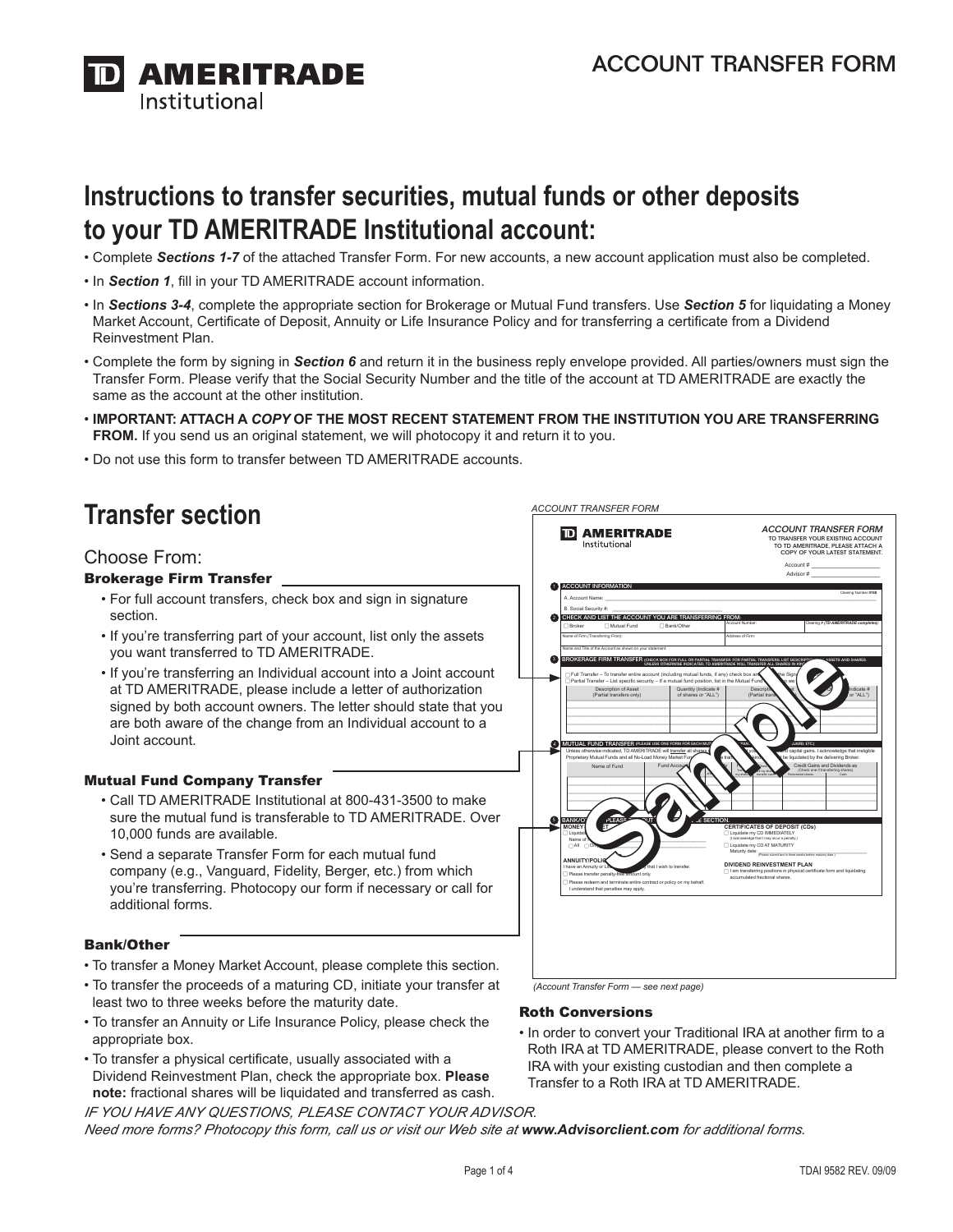



C

 $\overline{\phantom{a}}$ 

## ACCOUNT TRANSFER FORM

To transfer your existing account to td AMERITRADE, Please attach a COPY OF YOUR LATEST STATEMENT.

| Account # |  |  |  |  |  |  |  |  |
|-----------|--|--|--|--|--|--|--|--|
|           |  |  |  |  |  |  |  |  |

Advisor # \_\_\_\_\_\_\_\_\_\_\_\_\_\_\_\_\_\_\_\_

| <b>ACCOUNT INFORMATION</b><br>A. Account Name:                                                                                                                                                                                                                                                         |  |                                                                              |                                                |                                                         |                                                                            |                   | Clearing Number 0188                                                        |
|--------------------------------------------------------------------------------------------------------------------------------------------------------------------------------------------------------------------------------------------------------------------------------------------------------|--|------------------------------------------------------------------------------|------------------------------------------------|---------------------------------------------------------|----------------------------------------------------------------------------|-------------------|-----------------------------------------------------------------------------|
|                                                                                                                                                                                                                                                                                                        |  |                                                                              |                                                |                                                         |                                                                            |                   |                                                                             |
| B. Social Security #:<br>CHECK AND LIST THE ACCOUNT YOU ARE TRANSFERRING FROM:                                                                                                                                                                                                                         |  |                                                                              |                                                |                                                         |                                                                            |                   |                                                                             |
| Broker<br>Mutual Fund                                                                                                                                                                                                                                                                                  |  | □ Bank/Other                                                                 |                                                | Account Number:                                         |                                                                            |                   | Clearing # (TD AMERITRADE completes):                                       |
| Name of Firm (Transferring From):                                                                                                                                                                                                                                                                      |  |                                                                              |                                                | Address of Firm:                                        |                                                                            |                   |                                                                             |
| Name and Title of the Account as shown on your statement:                                                                                                                                                                                                                                              |  |                                                                              |                                                |                                                         |                                                                            |                   |                                                                             |
| BROKERAGE FIRM TRANSFER (CHECK BOX FOR FULL OR PARTIAL TRANSFER. FOR PARTIAL TRANSFERS, LIST DESCRIPTIONS OF ASSETS AND SHARES.                                                                                                                                                                        |  | UNLESS OTHERWISE INDICATED, TD AMERITRADE WILL TRANSFER ALL SHARES IN KIND.) |                                                |                                                         |                                                                            |                   |                                                                             |
| TFull Transfer – To transfer entire account (including mutual funds, if any) check box and skip to the Signature Section.<br>TPartial Transfer – List specific security – If a mutual fund position, list in the Mutual Fund Section so we receive all details.                                        |  |                                                                              |                                                |                                                         |                                                                            |                   |                                                                             |
| Description of Asset<br>(Partial transfers only)                                                                                                                                                                                                                                                       |  | Quantity (Indicate #<br>of shares or "ALL")                                  |                                                | <b>Description of Asset</b><br>(Partial transfers only) |                                                                            |                   | Quantity (Indicate #<br>of shares or "ALL")                                 |
|                                                                                                                                                                                                                                                                                                        |  |                                                                              |                                                |                                                         |                                                                            |                   |                                                                             |
|                                                                                                                                                                                                                                                                                                        |  |                                                                              |                                                |                                                         |                                                                            |                   |                                                                             |
|                                                                                                                                                                                                                                                                                                        |  |                                                                              |                                                |                                                         |                                                                            |                   |                                                                             |
|                                                                                                                                                                                                                                                                                                        |  |                                                                              |                                                |                                                         |                                                                            |                   |                                                                             |
| MUTUAL FUND TRANSFER (PLEASE USE ONE FORM FOR EACH MUTUAL FUND COMPANY – E.G., T. ROWE PRICE, VANGUARD, ETC.)                                                                                                                                                                                          |  |                                                                              |                                                |                                                         |                                                                            |                   |                                                                             |
| Name of Fund                                                                                                                                                                                                                                                                                           |  | Fund Account #                                                               | Quantity<br>(Indicate # of<br>shares or "ALL") | Transfer<br>my shares                                   | Handling (Check one)<br>Sell my shares,<br>transfer cash                   | Reinvested shares | Credit Gains and Dividends as<br>(Check one if transferring shares)<br>Cash |
| Unless otherwise indicated, TD AMERITRADE will transfer all shares in kind and reinvest your dividends and capital gains. I acknowledge that ineligible<br>Proprietary Mutual Funds and all No-Load Money Market Funds can NOT be transferred in kind and must be liquidated by the delivering Broker. |  |                                                                              |                                                |                                                         |                                                                            |                   |                                                                             |
|                                                                                                                                                                                                                                                                                                        |  |                                                                              |                                                |                                                         |                                                                            |                   |                                                                             |
|                                                                                                                                                                                                                                                                                                        |  |                                                                              |                                                |                                                         |                                                                            |                   |                                                                             |
|                                                                                                                                                                                                                                                                                                        |  |                                                                              |                                                |                                                         |                                                                            |                   |                                                                             |
| BANK/OTHER - PLEASE FILL OUT THE APPLICABLE SECTION.<br><b>MONEY MARKET</b>                                                                                                                                                                                                                            |  |                                                                              |                                                |                                                         | <b>CERTIFICATES OF DEPOSIT (CDs)</b>                                       |                   |                                                                             |
| Liquidate my Money Market<br>Name of Fund: Name of Fund:                                                                                                                                                                                                                                               |  |                                                                              |                                                |                                                         | Liquidate my CD IMMEDIATELY<br>(I acknowledge that I may incur a penalty.) |                   |                                                                             |
| $\Box$ All $\Box$ Only \$                                                                                                                                                                                                                                                                              |  |                                                                              |                                                | Maturity date:                                          | Liquidate my CD AT MATURITY                                                |                   |                                                                             |
| <b>ANNUITY/POLICY</b>                                                                                                                                                                                                                                                                                  |  |                                                                              |                                                |                                                         | (Please submit two to three weeks before maturity date.)                   |                   |                                                                             |
| I have an Annuity or Life Insurance Policy that I wish to transfer.<br>Please transfer penalty-free amount only.                                                                                                                                                                                       |  |                                                                              |                                                |                                                         | <b>DIVIDEND REINVESTMENT PLAN</b>                                          |                   | I am transferring positions in physical certificate form and liquidating    |

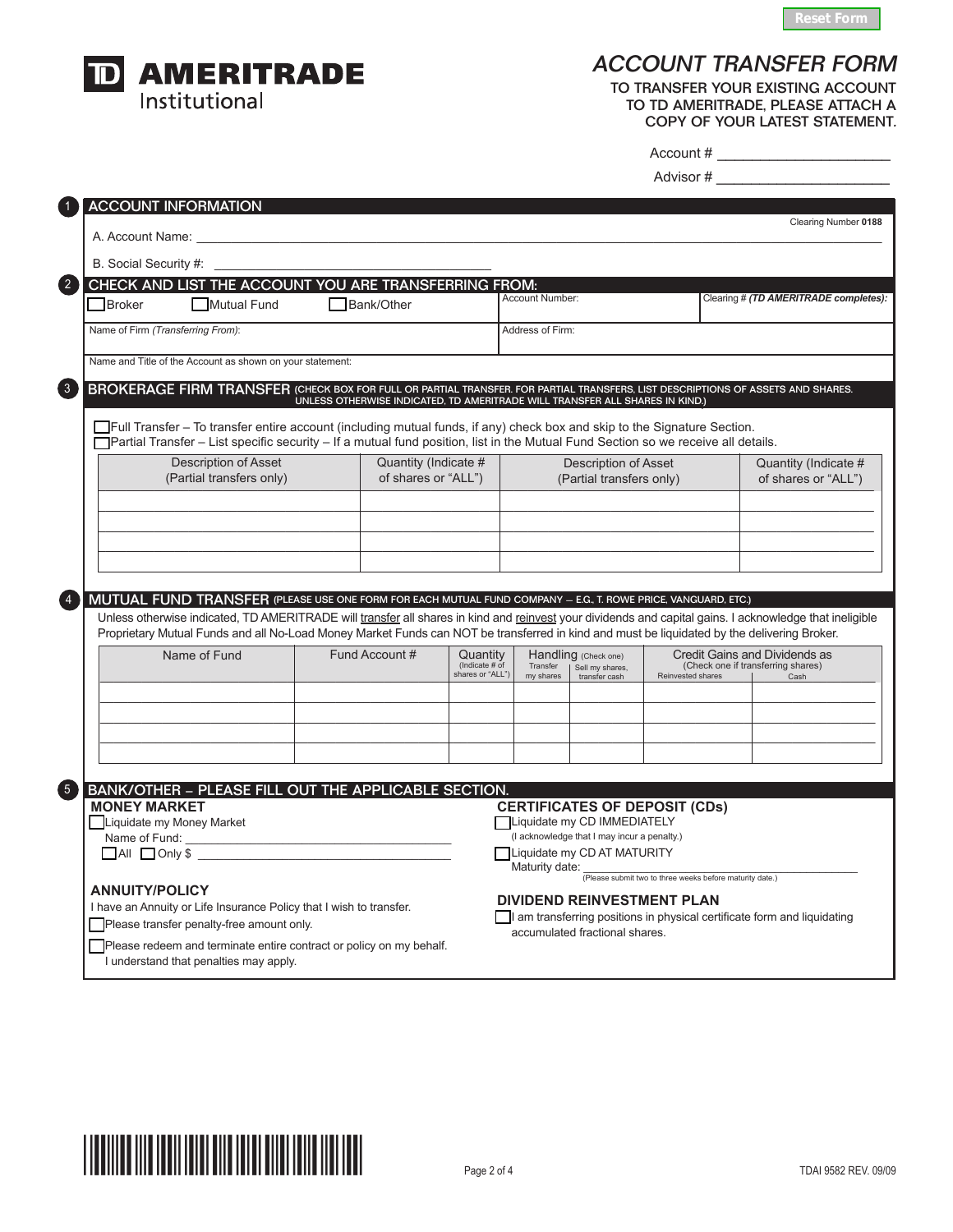| $6 \overline{6}$                                                         | SIGNATURE(S): PLEASE READ AND SIGN THIS SECTION (A COPY OF YOUR LATEST STATEMENT IS REQUIRED).                                                                                                                                                                                                                                                                                                                                                                                                                                                                                                                                                                                                                                                                                                                                                                                                                                                                                                                                 |                                                                                                                                                                                                                                |
|--------------------------------------------------------------------------|--------------------------------------------------------------------------------------------------------------------------------------------------------------------------------------------------------------------------------------------------------------------------------------------------------------------------------------------------------------------------------------------------------------------------------------------------------------------------------------------------------------------------------------------------------------------------------------------------------------------------------------------------------------------------------------------------------------------------------------------------------------------------------------------------------------------------------------------------------------------------------------------------------------------------------------------------------------------------------------------------------------------------------|--------------------------------------------------------------------------------------------------------------------------------------------------------------------------------------------------------------------------------|
|                                                                          | If this account is a qualified retirement account, I have amended the applicable plan so that it names TD AMERITRADE Clearing, Inc. as a successor custodian. If I am over 70%,<br>I attest that none of the amount to be transferred will include the required minimum distribution for the current year pursuant to Section 401(a)(q) of the Internal Revenue Code.                                                                                                                                                                                                                                                                                                                                                                                                                                                                                                                                                                                                                                                          |                                                                                                                                                                                                                                |
|                                                                          | Unless otherwise indicated in the instructions above, please transfer all assets in my account in kind to TD AMERITRADE. I understand that to the extent any assets in my account are not readily<br>transferable, with or without penalties, such assets may not be transferred within the time frames required by NYSE Rule 412 or similar rule of the FINRA or other designated examining authority.                                                                                                                                                                                                                                                                                                                                                                                                                                                                                                                                                                                                                        |                                                                                                                                                                                                                                |
| orders for my account on your books.                                     | Unless otherwise indicated in the instructions below, I authorize you to liquidate any non-transferable proprietary money market fund assets that are part of my account and the resulting credit<br>balance to TD AMERITRADE Clearing, Inc. I authorize you to deduct any outstanding fees due you from the credit balance in my account. If my account does not contain a credit balance, or if<br>the credit balance in the account is insufficient to satisfy any outstanding fees due you, I authorize you to liquidate the assets in my account to the extent necessary to satisfy that obligation. If<br>certificates or other instruments in my account are in your physical possession, I instruct you to transfer them in good deliverable form, including affixing any necessary tax waivers, to enable the<br>successor custodian to transfer them in its name for the purpose of sale, when and as directed by me. I understand that upon receiving a copy of this transfer instruction, you will cancel all open |                                                                                                                                                                                                                                |
|                                                                          | I affirm that I have destroyed or returned to you credit/debit cards and/or unused checks issued to me in connection with my securities account.                                                                                                                                                                                                                                                                                                                                                                                                                                                                                                                                                                                                                                                                                                                                                                                                                                                                               |                                                                                                                                                                                                                                |
|                                                                          |                                                                                                                                                                                                                                                                                                                                                                                                                                                                                                                                                                                                                                                                                                                                                                                                                                                                                                                                                                                                                                | Date: <u>________________________</u>                                                                                                                                                                                          |
|                                                                          |                                                                                                                                                                                                                                                                                                                                                                                                                                                                                                                                                                                                                                                                                                                                                                                                                                                                                                                                                                                                                                |                                                                                                                                                                                                                                |
| $\sqrt{7}$                                                               |                                                                                                                                                                                                                                                                                                                                                                                                                                                                                                                                                                                                                                                                                                                                                                                                                                                                                                                                                                                                                                |                                                                                                                                                                                                                                |
| <b>DISCREPANCIES OF ACCOUNT NAME AND TYPE (OPTIONAL)</b>                 | If the account that you are transferring is in an individual's name and your TD AMERITRADE account is a Joint account, then each Joint account                                                                                                                                                                                                                                                                                                                                                                                                                                                                                                                                                                                                                                                                                                                                                                                                                                                                                 |                                                                                                                                                                                                                                |
|                                                                          |                                                                                                                                                                                                                                                                                                                                                                                                                                                                                                                                                                                                                                                                                                                                                                                                                                                                                                                                                                                                                                |                                                                                                                                                                                                                                |
|                                                                          |                                                                                                                                                                                                                                                                                                                                                                                                                                                                                                                                                                                                                                                                                                                                                                                                                                                                                                                                                                                                                                |                                                                                                                                                                                                                                |
|                                                                          |                                                                                                                                                                                                                                                                                                                                                                                                                                                                                                                                                                                                                                                                                                                                                                                                                                                                                                                                                                                                                                |                                                                                                                                                                                                                                |
|                                                                          |                                                                                                                                                                                                                                                                                                                                                                                                                                                                                                                                                                                                                                                                                                                                                                                                                                                                                                                                                                                                                                | Date: the contract of the contract of the contract of the contract of the contract of the contract of the contract of the contract of the contract of the contract of the contract of the contract of the contract of the cont |
|                                                                          |                                                                                                                                                                                                                                                                                                                                                                                                                                                                                                                                                                                                                                                                                                                                                                                                                                                                                                                                                                                                                                |                                                                                                                                                                                                                                |
| LETTER OF ACCEPTANCE FOR RETIREMENT PLANS (TD AMERITRADE COMPLETES)<br>8 |                                                                                                                                                                                                                                                                                                                                                                                                                                                                                                                                                                                                                                                                                                                                                                                                                                                                                                                                                                                                                                |                                                                                                                                                                                                                                |
| custodian.                                                               | To the prior trustee or custodian: Please be advised that TD AMERITRADE Clearing, Inc. will accept the above-captioned account as successor                                                                                                                                                                                                                                                                                                                                                                                                                                                                                                                                                                                                                                                                                                                                                                                                                                                                                    |                                                                                                                                                                                                                                |
| Successor Custodian                                                      |                                                                                                                                                                                                                                                                                                                                                                                                                                                                                                                                                                                                                                                                                                                                                                                                                                                                                                                                                                                                                                |                                                                                                                                                                                                                                |
| Authorized Signature:                                                    |                                                                                                                                                                                                                                                                                                                                                                                                                                                                                                                                                                                                                                                                                                                                                                                                                                                                                                                                                                                                                                | Date of Trust:                                                                                                                                                                                                                 |